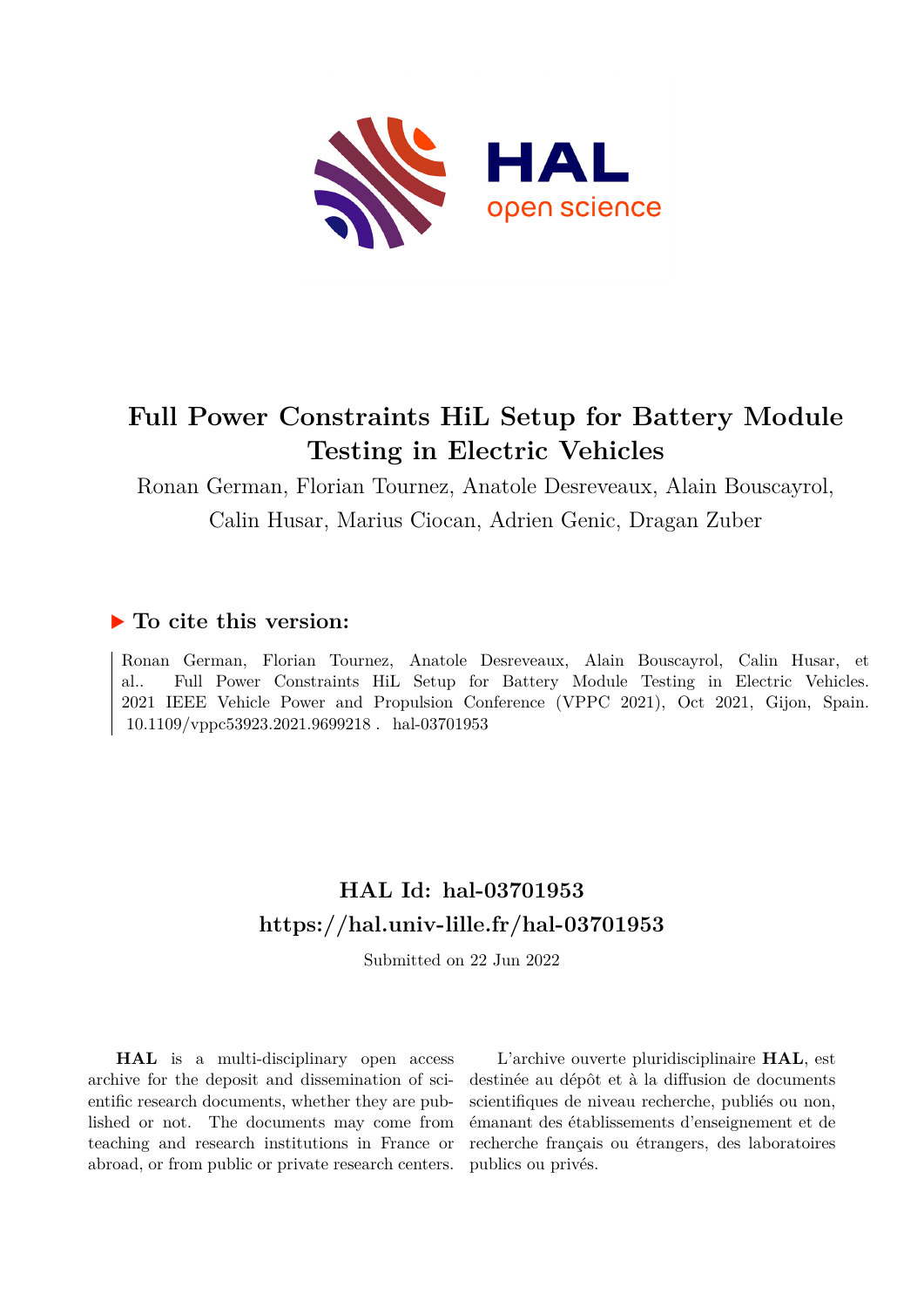# Full Power Constraints HiL Setup for Battery Module Testing in Electric Vehicles

Ronan German<sup>1</sup>, Florian Tournez<sup>1</sup>, Anatole Desreveaux<sup>1</sup>, Alain Bouscayrol<sup>1</sup>, Calin Husar<sup>2</sup>, Marius Ciocan<sup>2</sup>, Adrien Genic<sup>3</sup>, Dragan Zuber<sup>3</sup>

<sup>1</sup>Univ. Lille, Arts et Metiers Institute of Technology, Centrale Lille, Junia, ULR 2697 ‐ L2EP, F‐59000 Lille,

<sup>2</sup> Siemens Industry Software SRL, Romania <sup>3</sup> Typhoon HIL, Republic of Serbia

*Abstract-* **The aim of this paper is to validate the compliance between an EV and a battery with a reference driving cycle. The Hardware in the Loop methodology is used. It is based on the interactions between the different EV subsystems. In this paper, a 35 kWh battery pack is studied. A 5 kWh module from this pack is tested with the same power constraints when used in the real EV. The developed power Hardware-in-the-Loop (HiL) test bench is composed of a model of the traction chain and a controllable current source. A driving velocity cycle is used as an input. The HiL test is achieved at full power scale for a module. It is shown that the tested battery could be used in the studied EV as the limits of the battery operation are not crossed for a WLTC velocity cycle.** 

*Keywords—***Hardware-in-the-Loop, Battery testing, Li-ion batteries, electric vehicle**

#### I. INTRODUCTION

The development of Electric Vehicles (EVs) is increased due to the fast battery improvements in terms of price [\[1\]](#page-5-0) and energy density [\[2\].](#page-5-1)

When a new battery is intended to be integrated as a subsystem into an Electric Vehicle (EV), different tests are performed. EV simulation [\[3\]](#page-5-2) can be a first step (for example the battery sizing can be pre-validated). Full power tests are required to validate the compatibility using various experimental variables (temperature, voltage, current…).

Some power tests are performed by applying a recorded current cycle to the tested battery [\[4\].](#page-5-3) Nevertheless, such a method does not consider that the current from the traction is influenced by the battery voltage [\[5\].](#page-5-4)

In this paper, the HiL method is used [\[6\].](#page-5-5) The objective of this paper is to test a real battery module at full power scale in interaction with the real-time simulation of the traction subsystem. The experimental measures are used as inputs of the traction model. The current applied to the battery is generated in interaction with these measures.

At first, the studied vehicle and the battery are presented. Then, the vehicle model is organized using the Energetic Macroscopic Representation (EMR) [\[7\].](#page-5-6) The control of the velocity is achieved. The vehicle is simulated for prevalidation. Finally, the full power HiL test is performed on a module which is a part of the studied battery.

#### II. VEHICLE SIMULATION

#### *A. Presentation of the tested battery*

The reference vehicle is a Renault Zoe [\(Fig. 1\)](#page-1-0). This is a compact vehicle (1500 kg) with a -full electrical traction (65 kW). As the traction is only electrical, the battery is the most critical subsystem. Different battery size have been used since 2012 (from 20 kWh to 50 kWh).

In this paper, a 35 kWh Li-ion battery (NMC) is tested for integration in the Renault Zoe. It is composed of 7 modules produced by Bluways. These new modules are chosen for their high power and energy densities (1.9 kW/kg and 142 Wh/kg) which make them versatile for EVs but also plug in hybrid vehicles. They are mounted in series [\(Fig. 2\)](#page-2-0). Each module stores 5 kWh of energy and has a nominal voltage of 55 V. The battery nominal voltage is 385 V. The module and the battery have the same capacity (80 Ah). The tested battery is slightly lighter (-10 kg) and has higher power capabilities (x5) compared to the original Zoe one despite a slightly lower energy (-5 kWh). The goal is to reduce the losses in the battery.

A battery is an energy storage system based on ions and chemical reactions [\[8\].](#page-5-7) As a consequence, it should be operated safely within temperature, voltage and current limits [\[9\].](#page-5-8)

[Table 1](#page-2-1) gives those limits for the studied battery, deduced from the module and the architecture of the pack. The battery is designed to operate between 441 V and 287 V. The peak discharge current is 1200 A for 10 s and the maximal recharge current is 240 A. This recharge current is only possible between 5°C and 55°C. Under 5°C, the recharge current must be limited to avoid Lithium plating.

<span id="page-1-0"></span>

*Fig. 1 Simplified characteristics of the Renault Zoe*

France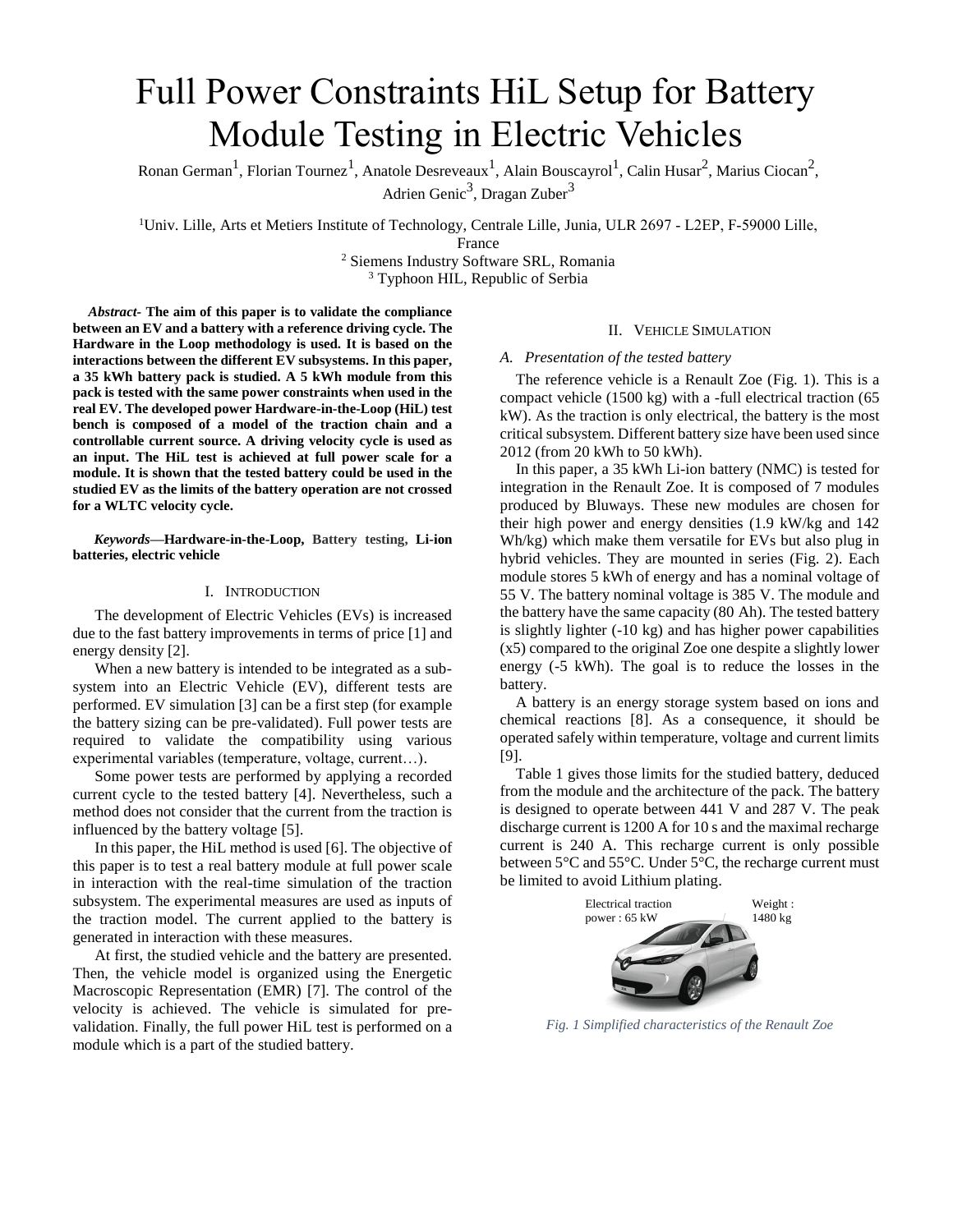

*Fig. 2 Battery pack to be tested for Renault Zoe*

<span id="page-2-1"></span><span id="page-2-0"></span>*Table 1 Battery operation limits* 

|                              | <b>Battery</b> | Module  |
|------------------------------|----------------|---------|
| Voltage high                 | 441 V          | 63 V    |
| Voltage low                  | 287 V          | 41 V    |
| Current discharge            | 1200 A         | 1200 A  |
| Current charge               | $-240A$        | $-240A$ |
| Temperature high             | $55^{\circ}$ C |         |
| Temperature low (full power) | $5^{\circ}$ C  |         |

#### *B. Structural scheme and EMR for the studied EV*

[Fig. 3](#page-3-0) presents the structural scheme of the EV. It is composed of a battery which is the energy source. The electric drive is composed of a synchronous machine, the inverter and associated torque control. An equivalent wheel is used. It applies the traction force to the vehicle mass. A mechanical brake is also considered. [Fig. 4](#page-3-1) presents the Energetic Macroscopic Representation (EMR) of the studied EV. EMR is a representation of complex multi-physical models. It is based on power transfers, physical causality and pictograms representing functions (see Annex A). Equations (1-12) give the equations inside the [Fig. 4](#page-3-1) pictograms. Variables used are presented in [Table 2](#page-2-2) and the value of the parameters is given in [Table 3.](#page-2-3) Equation (12) explains the braking strategy. When the total force is positive (traction) no mechanical brake is needed. When the traction force is negative the braking is 40 % mechanical (60 % of energy recovery) because of the mass distribution.

The EV model has been validated in [\[10\]](#page-5-9) with experimental variables recorded in a real Renault Zoe. This model is available on the Simcenter Amesim cloud [\[11\].](#page-5-10) This cloud is an online simulation service including libraries of system (EVs for instance) and subsystem models.

<span id="page-2-2"></span>

| Name                               | Symbol            | Unit                         |  |
|------------------------------------|-------------------|------------------------------|--|
| Battery Open circuit voltage       | $OCV_{Bat}$       | [V]                          |  |
| Battery state of charge            | $SoC_{Rat}$       | [%]                          |  |
| <b>Battery current</b>             | $i_{Rat}$         | [A]                          |  |
| Battery voltage                    | $u_{bat}$         | [V]                          |  |
| Electric drive torque              | $T_{\rho d}$      | [Nm]                         |  |
| Electric drive rotation speed      | $\Omega_{\nu d}$  | $\lceil \text{rad/s} \rceil$ |  |
| Torque at the wheels               | $T_{wh}$          | [Nm]                         |  |
| Rotation speed of the wheels       | $\Omega_{wh}$     | [ $rad/s$ ]                  |  |
| Vehicle velocity                   | $V$ Veh           | $\lceil \text{rad/s} \rceil$ |  |
| Forces for wheels, brake and road  |                   |                              |  |
| resistance (friction+ aero+ slope) | $F_{Wh, br, res}$ | [Nm]                         |  |
| Mechanical brake repartition       | $k_{br}$          | No unit                      |  |

<span id="page-2-3"></span>*Table 3 EV model parameters*

| Name                                 | Symbol         | Value [unit]                             |
|--------------------------------------|----------------|------------------------------------------|
| Battery equivalent series resistance | $R_{bat}$      | $80$ [mΩ]                                |
| Electric drive efficiency            | $\eta_{ed}$    | 0.85                                     |
| Gearbox ratio                        | $k_{eb}$       | 9.84                                     |
| Gearbox efficiency                   | $\eta_{gb}$    | 0.97                                     |
| Radius of the wheels                 | $R_{wh}$       | $0.25$ [m]                               |
| Vehicle mass                         | $M_{veh}$      | 1480 [kg]                                |
| Road friction                        | F <sub>o</sub> | 200 [N]                                  |
| Aerodynamic coefficient              | $k_{Aero}$     | $0.9$ [Ns <sup>2</sup> m <sup>-2</sup> ] |

$$
u_{bat} = OCV_{Bat}(SoC_{Bat}) - R_{bat}i_{bat}
$$
 (1)

$$
\begin{cases}\nT_{ed} = T_{ed\_ref} \\
i_{bat} = \frac{T_{ed} \Omega_{ed} \eta_{ed}^{k_{ed}}}{u_{bat}} \text{ with } k_{ed} = \begin{cases}\n1 \text{ if } T_{ed} \Omega_{ed} < 0 \\
-1 \text{ if } T_{ed} \Omega_{ed} \ge 0\n\end{cases}\n\end{cases}
$$
\n(2)

$$
\begin{cases}\nT_{wh} = k_{gb} T_{ed} \eta_{gb}^{k_g} & \text{with } k_g = \begin{cases}\n1 & \text{if } T_{ed} \Omega_{ed} \ge 0 \\
-1 & \text{if } T_{ed} \Omega_{ed} < 0\n\end{cases}\n\end{cases}\n\tag{3}
$$

$$
\begin{cases}\nF_{wh} = \frac{k_{diff}T_{wh}}{R_{wh}} \\
\Omega_{wh} = \frac{k_{diff}\nu_{veh}}{R_{wh}}\n\end{cases}
$$
\n(4)

$$
F_{tot} = F_{wh} + F_{br} \tag{5}
$$

$$
M_{veh} \frac{dv_{veh}}{dt} = F_{tot} - F_{res}
$$
 (6)

$$
F_{res} = F_0 + K_{aero} \cdot v_{veh}^2 + F_{slope} \tag{7}
$$

$$
F_{tot\_ref} = (v_{veh\_ref} - v_{veh}). C(s) + F_{res}
$$
 (8)

$$
\begin{cases}\nF_{br\_ref} = k_{br}.F_{tot\_ref} \\
F_{wh\_ref} = (1 - k_{br}).F_{tot\_ref}\n\end{cases} \tag{9}
$$

$$
T_{wh\_ref} = R_{wh} \cdot F_{wh\_ref} \tag{10}
$$

$$
T_{ed\_ref} = \frac{T_{wh\_ref}}{k_{gb}}
$$
 (11)

$$
k_{br} = \begin{cases} 0 \text{ if } F_{tot\_ref} \ge 0\\ 0.6 \text{ if } F_{tot\_ref} < 0 \end{cases} \tag{12}
$$

#### *C. Simulation results for a WLTC*

The class 3 Worldwide Harmonized Light Vehicles Test Cycle (WLTC) is used as a reference velocity [\(Fig. 5\)](#page-3-2). This cycle is interesting for EV batteries testing as it contains different road conditions (urban, extra-urban, highway).

[Fig. 6](#page-3-3) to [Fig. 8](#page-3-4) give the simulation results for the vehicle model with the tested battery parameters [\(Fig. 2\)](#page-2-0).

The vehicle is simulated on Simcenter Amesim using a cloud service.

The simulated current is increasing with the EV velocity [\(Fig. 6\)](#page-3-3) but the current stays within the normal operation limits (se[e Table 1\)](#page-2-1). This is the same for the simulated battery voltage. The battery SoC decreases by 12.5% for the total distance of the WLTC (23 km). Thus, the estimated WLTC driving range with the tested battery would be 184 km. These variations have to be verified experimentally through a power HiL test.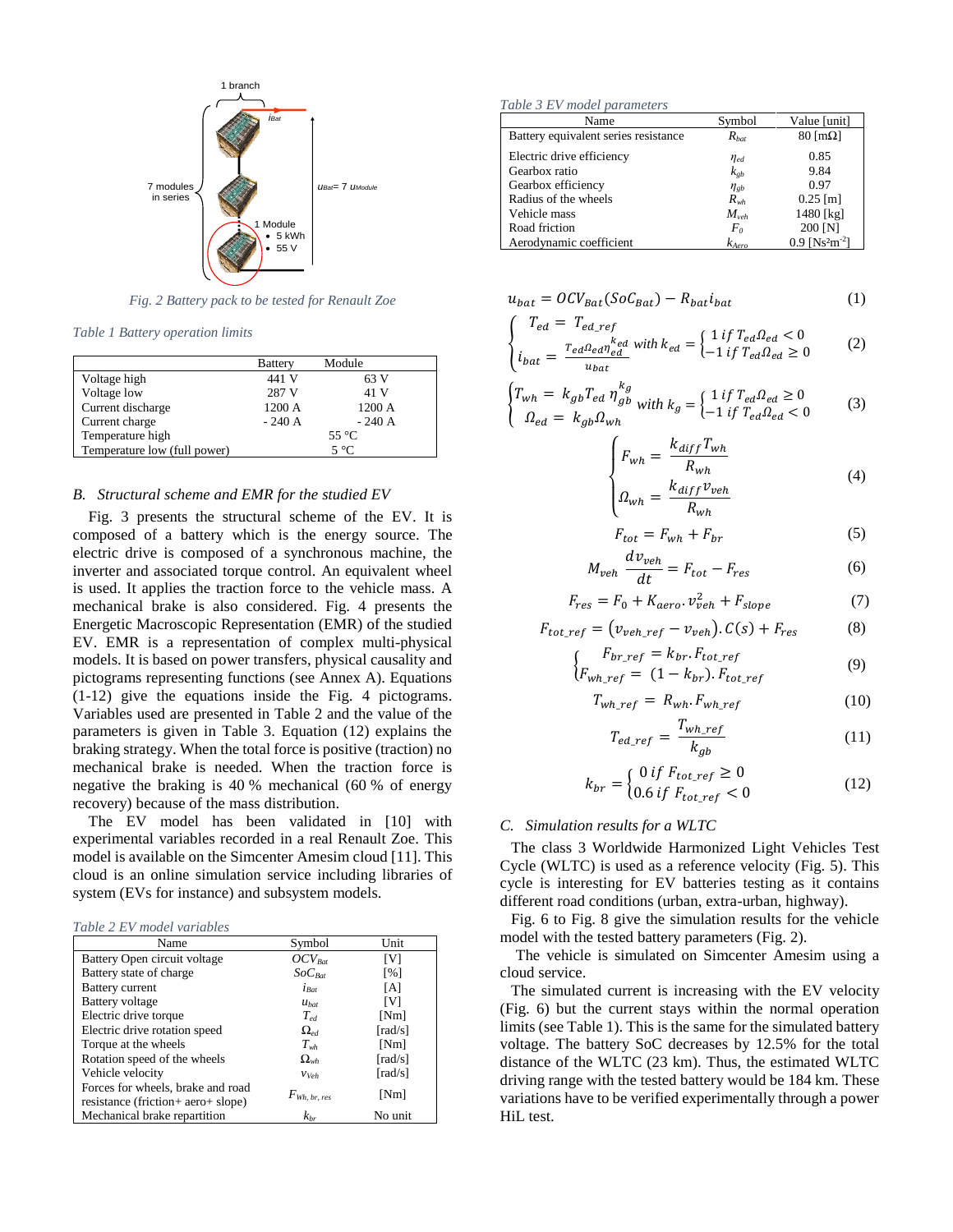

*Fig. 3 Structural scheme of the studied EV*

<span id="page-3-0"></span>

*Fig. 4 EMR of the studied EV*

<span id="page-3-2"></span><span id="page-3-1"></span>

*Fig. 7 Simulated battery voltage for the studied EV Fig. 8 Simulated evolution of the studied EV SoC*



<span id="page-3-4"></span><span id="page-3-3"></span>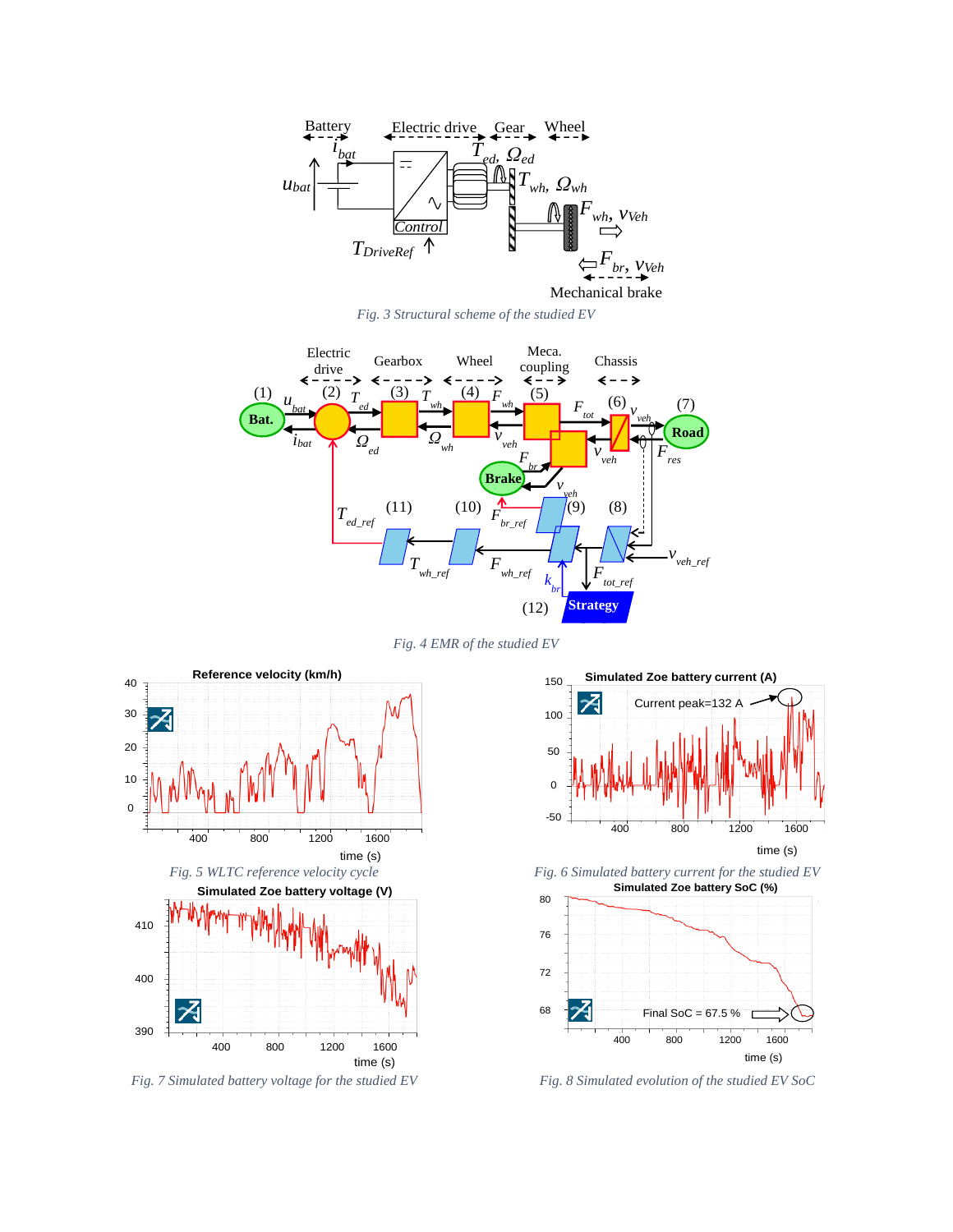#### III. HARDWARE IN THE LOOP TEST

#### <span id="page-4-4"></span>*A. HiL test bench*

From the battery point of view, the traction system is an equivalent source of current. Thus, the hardware components for the test are the battery and a controllable current source [\(Fig. 9\)](#page-4-0).

The software part is composed of the traction model and control presented in [Fig. 4.](#page-3-1) The battery model has been replaced by the measures from the real one. The output of the traction model controls the current source connected to the battery [\(Fig. 9\)](#page-4-0). A real-time simulation is compulsory for HiL testing.

In this paper, a single module from the pack is tested. As a consequence, a power adaptation should be used. The adaptation factors are deduced from the architecture of the battery presented in [Fig. 2.](#page-2-0)

$$
\begin{cases} u_{ModMes.} 7 = u_{BatEst} \\ i_{Mod Ref} = i_{BatRef} \end{cases} \tag{13}
$$

[Fig. 10](#page-4-1) presents the HiL test bench developed for the PANDA projec[t\[12\].](#page-6-0) The tested module is placed in the bench in ambient air. No active cooling system is added. The vehicle model is downloaded from the Simcenter Amesim cloud. Then, it is converted to be used in the real-time simulator (Typhoon HIL). The controllable current source is able to deliver  $+/-200$  A and is driven by an analog input. This bench is flexible and the tested vehicle can be easily replaced by other vehicle models downloaded from the Simcenter Amesim Cloud.



<span id="page-4-0"></span>*Fig. 9 HiL principle for battery modules testing*



<span id="page-4-2"></span>*Fig. 11 WLTC reference velocity cycle Fig. 12 Experimental module current*



#### <span id="page-4-1"></span>*B. HiL Test of a module*

The same velocity cycle is used than for simulation [\(Fig.](#page-4-2)  [11\)](#page-4-2). The evolution of the current is the same than for simulation [\(Fig. 12\)](#page-4-3) with small differences due to sensors and modeling assumptions. This is confirmed by the energy consumption with only 1% difference in term of SoC variation between the simulation (cf. [Fig. 8\)](#page-3-4) and the experimental results [\(Fig. 14\)](#page-5-11).The voltage is divided by a factor 7 [\(Fig. 13\)](#page-5-12) compared to the battery simulation because one module is tested instead of seven in series (sectio[n III.A\)](#page-4-4). From an electrical point of view the tested device is perfectly adapted to be used as a battery for the studied EV.

The experimental driving range deduced from the HiL test is 183 km for a WLTC.

Moreover, supplementary information can be obtained during an HiL test. For example, the temperatures of different points on the tested module have been recorded [\(Fig. 15\)](#page-5-13) such as the ambient air one [\(Fig. 16\)](#page-5-14). The module self-heating is negligible (< 3°C) during a WLTC. The temperature does not exceed 23 °C which is optimal for battery operation.

With that full power test, the ability of the tested battery has been validated experimentally from the electrical and the thermal points of view.



<span id="page-4-3"></span>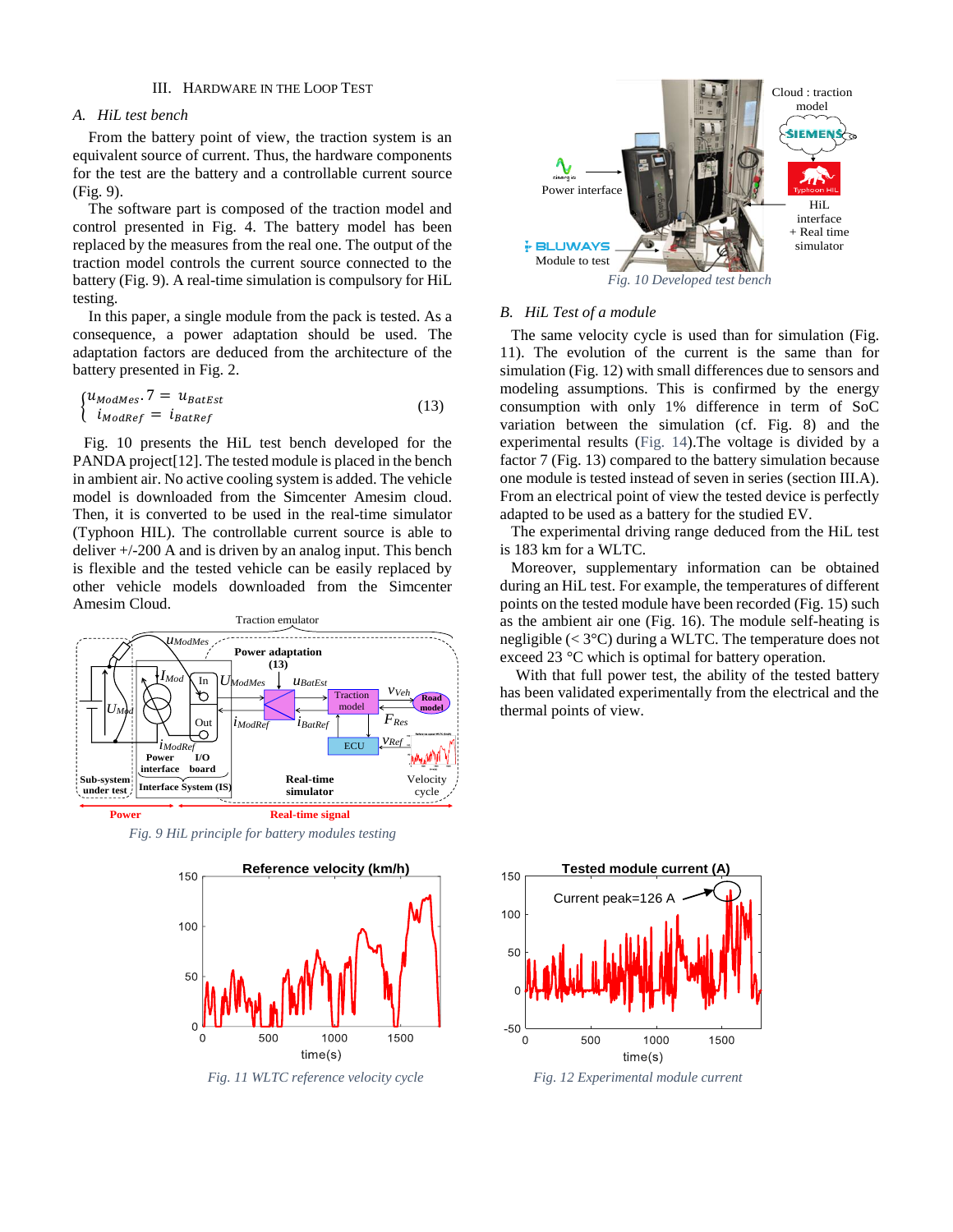<span id="page-5-12"></span>

<span id="page-5-13"></span>*Fig. 15 Experimental temperatures on the tested module Fig. 16 Experimental ambient air temperature*

#### IV. CONCLUSION

In this paper a new battery pack with high power and energy densities has been tested for the Renault Zoe. A Zoe model validated in previous publications has been used [\[11\].](#page-5-10) It is organized in EMR. The input is a reference velocity cycle.

The new battery has been first been pre-checked in simulation using a very simple battery model.

Then, a module of this battery has been tested in interaction with the traction model of the studied EV. A specific power test bench based on a controllable current source and real time simulator has been developed.

Appropriate reduction factors ensured the power constraints are the same than a module used in the Renault Zoe.

The HiL power test shows that the tested module stays between its normal operation limits during a WLTC standard velocity cycle. These module results are extendable to the battery if we consider that ambient air circulate between the modules when driving.

The conclusion is that the battery can be used for the studied EV within standard driving conditions.

#### V. ACKNOWLEDGEMENT

This project has received funding from the European Union's Horizon 2020 research and innovation program under grant agreement no. 824256 (PANDA).



<span id="page-5-14"></span><span id="page-5-11"></span>

#### **REFERENCES**

- <span id="page-5-0"></span>[1] B. Nykvist, and M. Nilsson, "Rapidly falling costs of battery packs for electric vehicles," *Nature Clim Change,* vol. 5, pp. 329–332, 2015.
- <span id="page-5-1"></span>[2] W. Cao, J. Zhang, and H. Li, "Batteries with high theoretical energy densities," *Energy Storage Materials*, vol. 26, pp. 46-55, 2020.
- <span id="page-5-2"></span>[3] D. W. Gao, C. Mi, and A. Emadi, "Modeling and simulation of electric and hybrid vehicles," *Proceedings of the IEEE*, vol. 95, no. 4, pp. 729– 745, 2007.
- <span id="page-5-3"></span>[4] J. Jaguemont, L. Boulon, and Y. Dubé, "Characterization and Modeling of a Hybrid-Electric-Vehicle Lithium-Ion Battery Pack at Low Temperatures," *IEEE Transactions on Vehicular Technology*, vol. 65, no. 1, pp. 1-14, 2016.
- <span id="page-5-4"></span>[5] R. German, S. Shili, A. Desreveaux, A. Sari, P. Venet, and A. Bouscayrol, "Dynamical Coupling of a Battery Electro-Thermal Model and the Traction Model of an EV for Driving Range Simulation," *IEEE Transactions on Vehicular Technology*, vol. 69, no. 1, pp. 328-337, 2020.
- <span id="page-5-5"></span>[6] A. Bouscayrol, "Hardware-In-the-Loop simulation," in *Industrial Electronics Handbook*, Eds.Chicago:CRC Press, Taylor & Francis group, pp. 33-1-33-15, 2011.
- <span id="page-5-6"></span>[7] A. Bouscayrol, J. P. Hautier, and B. Lemaire-Semail, "Graphic Formalisms for the Control of Multi-Physical Energetic Systems," in *Systemic Design Methodologies for Electrical Energy tome 1 Analysis Synthesis and Management*, ISTE Willey editions, 2012.
- <span id="page-5-7"></span>[8] M. Corno, N. Bhatt, S. M. Savaresi, and M. Verhaegen, "Electrochemical Model-Based State of Charge Estimation for Li-Ion Cells," *IEEE Transactions on Control Systems Technology*, vol. 23, no. 1, pp. 117-127, 2015.
- <span id="page-5-8"></span>[9] Kokam, "Superior Li ion battery cells brochure," [https://kokam.com/data/filebox/cell\\_brochure.pdf](https://kokam.com/data/filebox/cell_brochure.pdf)
- <span id="page-5-9"></span>[10] A. Desreveaux, A. Bouscayrol, R. Trigui, E. Castex, and J. Klein "Impact of the Velocity Profile on the Energy Consumption of Electric Vehicle," *IEEE Transactions on Vehicular Technology*, vol. 68, n° 12, pp. 11420-11426, 2019.
- <span id="page-5-10"></span>[11] C. Husar, M. Grovu, C. Irimia, A. Desreveaux, A. Bouscayrol, M. Ponchant, and P. Magnin, "Comparison of Energetic Macroscopic